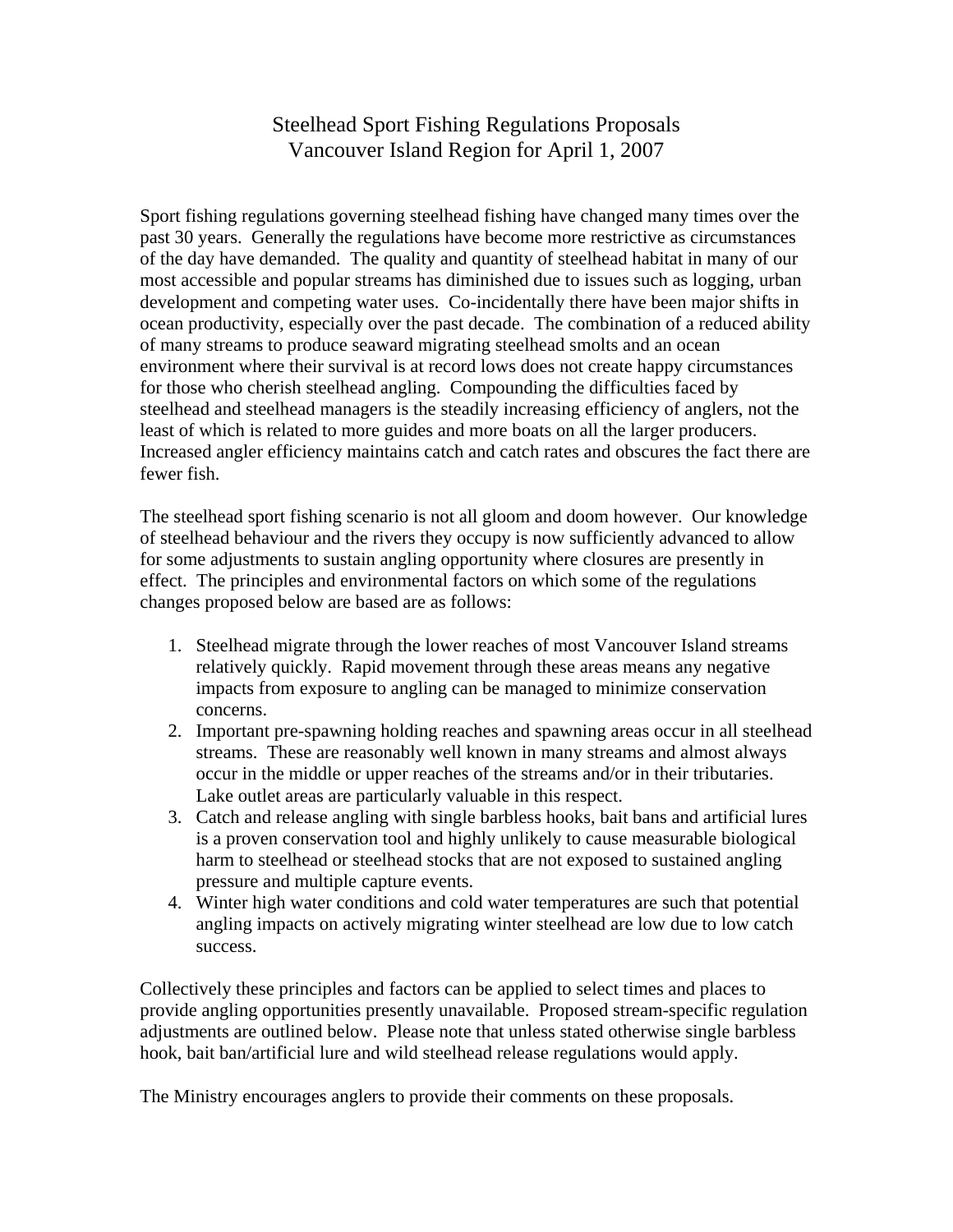## Chemainus River

It is proposed to open the lower Chemainus River from the Highway 1A Bridge (Chemainus Road) upstream to the Bannon Creek confluence from Dec 1 – June 30.

## Cluxewe River

It is proposed to extend the open to fishing area from the present boundary signs at the Port McNeill landfill site upstream for about 5 km to the Island Timberlands Mainline Bridge crossing. The open season would be Dec  $1 - May\ 31$ .

## Cowichan River

The Cowichan River presents a special case where the number and complexity of regulations warrant review based on current information and trends. Habitat conditions in the lower river continue to be degraded by clay and silt contributed by bank erosion and slope failures upstream. Salmon and steelhead spawning success is significantly reduced by sediments directly attributable to these causes. This places increasing importance on the best remaining habitats in the upper third of the river. Concurrently, unprecedented angling effort is occurring there. Boating angler numbers and guiding effort are at all time highs throughout the system but especially in the more productive upper reaches. The Cowichan (see also Gold River below) is the only major steelhead stream in the province where there is no temporal or spatial angling closure to protect spawning fish. The Ministry believes that this lack of protection will result in further declines in wild steelhead abundance.

Ministry efforts to address habitat conditions related to excessive siltation are ongoing. To reduce the impacts on wild steelhead and to protect longer term angling opportunities for steelhead and other species throughout the Cowichan system a series of angling restrictions are necessary. The proposals include:

- 1. An angling closure from the weir at Lake Cowichan downstream to the mile 70.2 trestle December 1 through April 15 inclusive.
- 2. Fly fishing only from the mile 70.2 trestle downstream to the fishing boundary signs at Skutz Falls all year.
- 3. Fly fishing only from the Greendale trestle near Lake Cowichan downstream to the mile 70.2 trestle from April 16 through November 30 inclusive.
- 4. Catch and release for all wild trout and char for all reaches of the river that are open to angling.
- 5. Bait ban in all reaches of the river all year.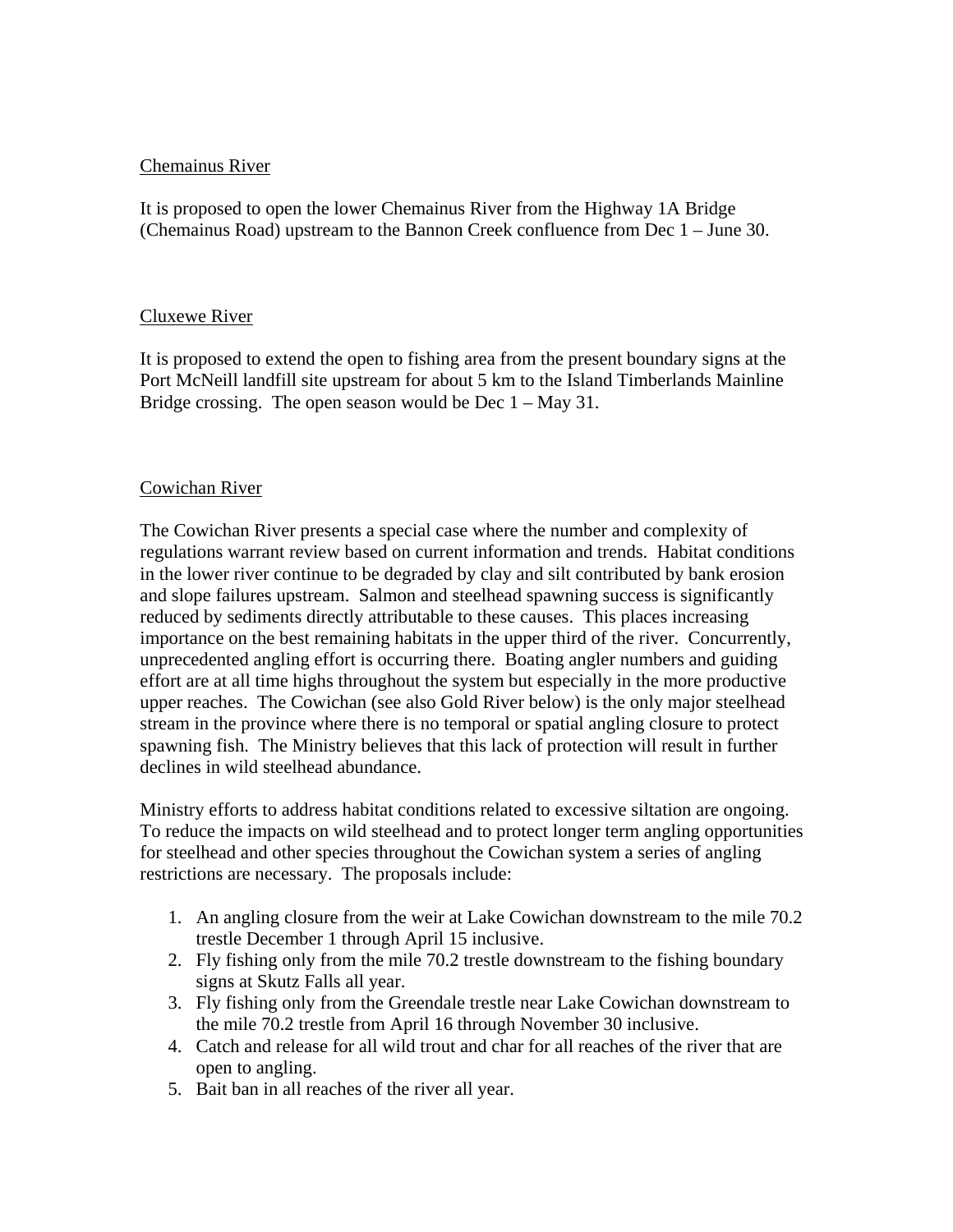Other regulations such as the motor size restriction, speed restriction and site specific angling closures (e.g. White Bridge area Sept 1 – Dec 15 and mile 66 to Mayo Lake tributary confluence Oct 10 – Dec 15) would remain in effect.

### Englishman River

It is proposed to open the lower Englishman River downstream from the "Top Bridge" at the end of Allsbrook Road from December 1 – May 31 inclusive.

#### Gold River

The Gold River presents another special case where conservation measures are warranted. Snorkel survey observations and catch records in recent years demonstrate a marked downward trend in winter steelhead abundance. Not unlike the Cowichan the Gold does not have temporal or spatial closures that are effective for winter steelhead. Summer steelhead are protected because they are primarily distributed in the upper Gold and Heber rivers in areas that are closed to angling either seasonally or permanently. The large majority of the Gold River's winter steelhead spawn downstream from the Muchalat River confluence and are therefore exposed to angling for their entire freshwater residence. Increasing use of boats, especially in areas between the Muchalat confluence and the Gold River townsite that were seldom fished and afforded safe haven for maturing fish, has placed additional pressure on the stock that remains. To address current stock status and reverse recent trends in abundance it is proposed to close the Gold River upstream from the Heber River confluence from December 1 through May 31 annually.

#### Haslam Creek (Nanaimo River tributary)

This important spawning stream for Nanaimo River steelhead has remained open to angling while the Nanaimo has been closed. It is proposed to close Haslam Creek to angling.

#### Little Qualicum River

It is proposed to rescind the April 1 – November 30 angling closure from the falls in Little Qualicum Falls Provincial Park downstream to Kincade Creek.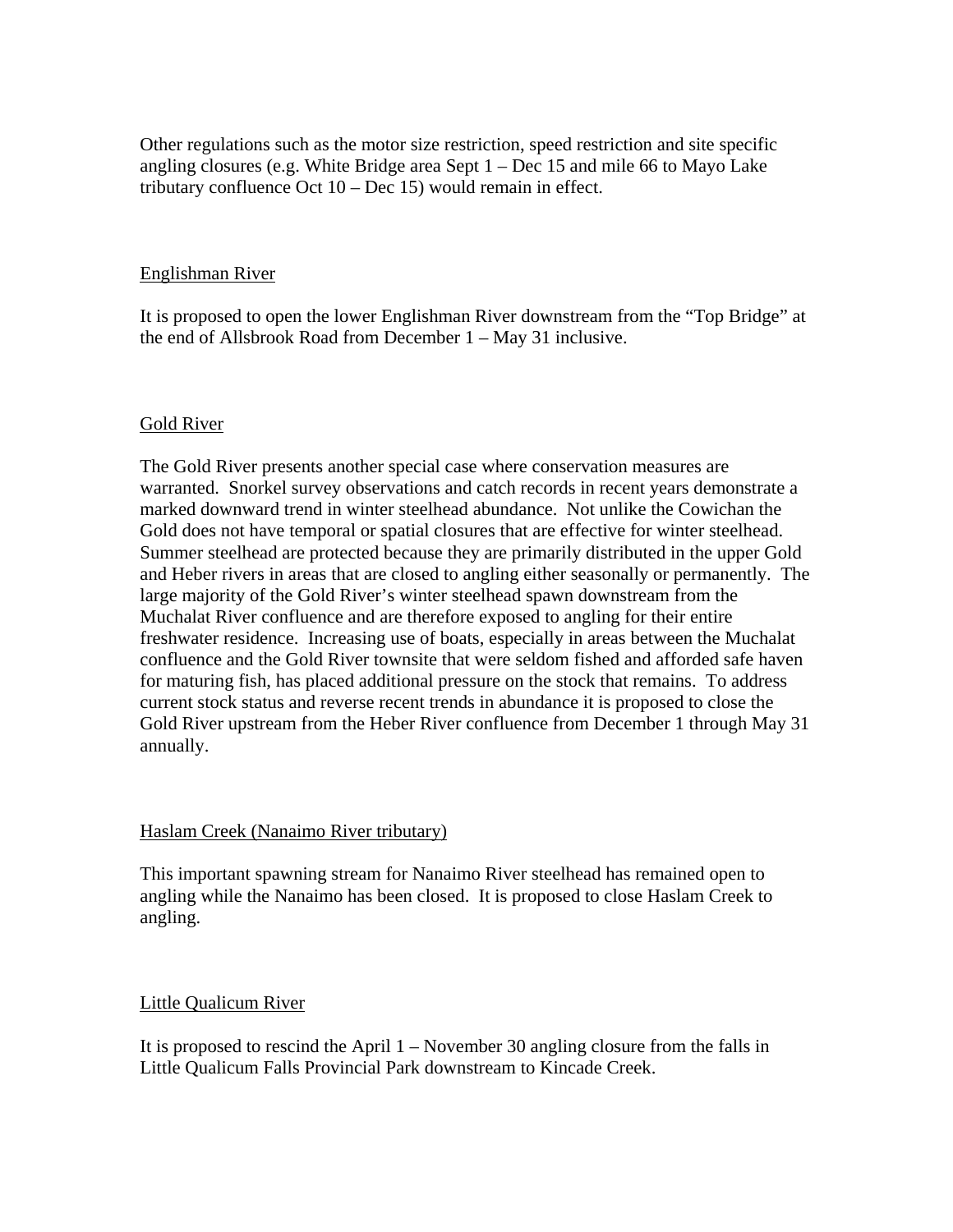### Nanaimo River

The current experimental fishery that opened the Nanaimo River from the Cedar Road Bridge upstream to the Island Highway Bridge crossing from February 1 – May 31, 2006 is proposed to be extended from December 1 – May 31.

#### Oyster River

The current experimental fishery that opened the Oyster River downstream from the Little Oyster River confluence from February 1 – June 30, 2006 is proposed to be extended to the period December 1 – June 30.

#### Puntledge River

It is proposed that the Puntledge River be open to angling from the base of Stotan Falls downstream to the Lower Puntledge River Hatchery fence and from the boundary signs located approximately 100 m downstream of that fence to tidewater, except for the area 100 m upstream and downstream from the Morrison Creek confluence (closed all year).

#### Quatse River

Increased access to hatchery steelhead is an objective for this hatchery supported fishery. It is therefore proposed to extend the open area by approximately one kilometre from the present angling closure boundary at the Dick Booth Creek confluence to a new boundary at the Quatse River fishway.

#### Quinsam River

It is proposed to open the Quinsam River downstream from the fishing boundary signs located 300 m below the Quinsam River Hatchery fence from December 1 – April 30.